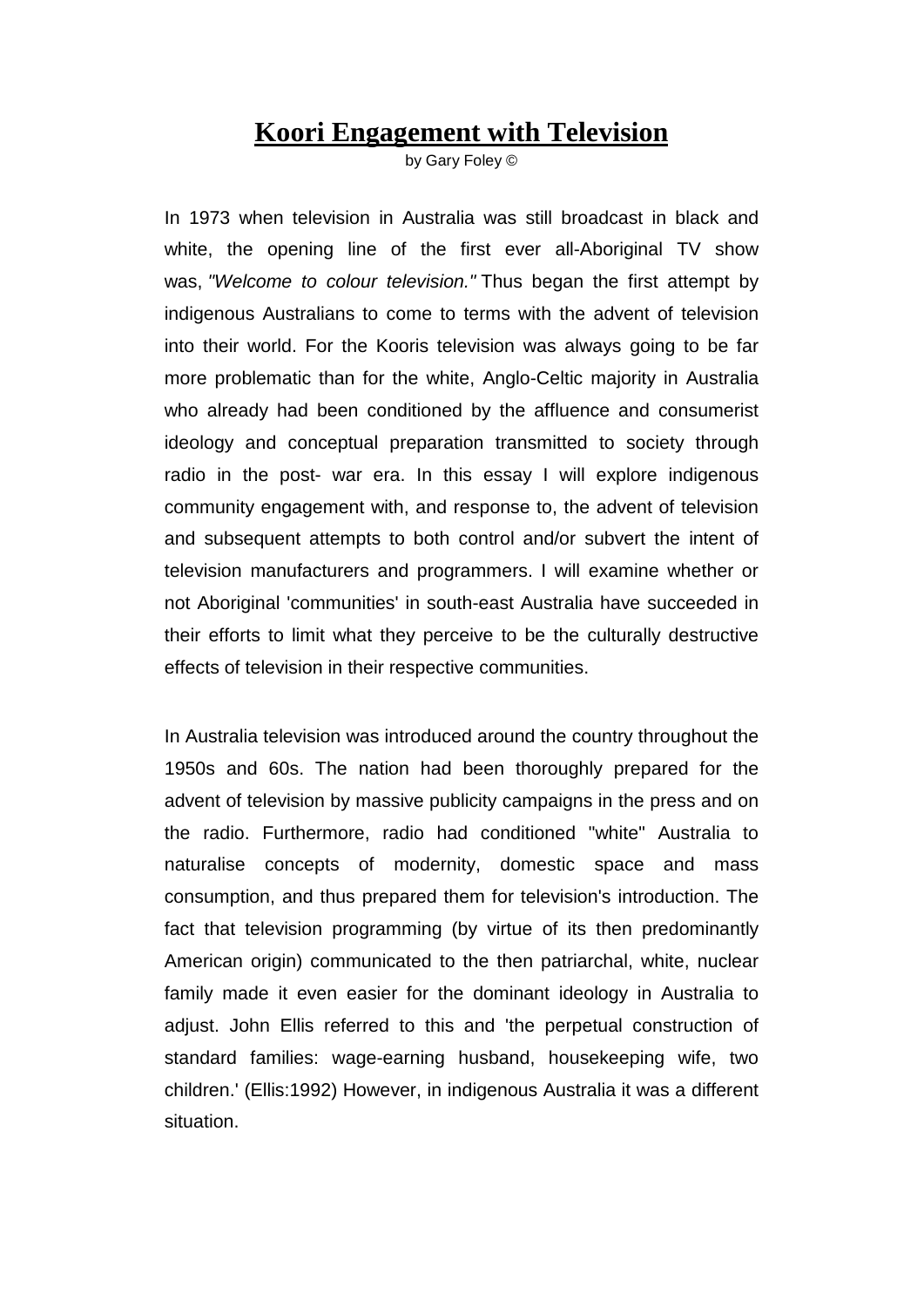In the 1950s, Koori communities in south-eastern Australia were involved in an intense struggle against legislated oppression in the form of "Aboriginal Protection Acts" and the policy of "assimilation" which were used to forcibly confine Aborigines to government "reserves" and to remove large numbers of children from their families. This meant that Koori peoples were fighting a battle for cultural survival and as part of that battle was the quest to maintain a Koori identity and "values" that were in direct contradiction of the prevailing modernist notions of individuality, industrial capitalism and mass consumerism. The economic situation of Koori communities precluded any aspirations to the latter, and cultural factors inhibited the appeal of many aspects of television's discourse on cultural homogeneity. Poverty also meant that television entered the Koori sphere much later than the rest of Australia, and that when it finally did come it was more likely to be consumed in a public space (community hall etc) than in the private domestic space of the "white" world.

Also, reserve life and imposed notions of western domestic space had become sites of resistance for many Koori peoples, as Barry Morris noted,

*The wooden houses and their internal ordering of space represent the 'correct' or 'civilised' way to live in terms of the dominant society. What emerged though was that the wooden houses were simply co-opted to fit Dhan-gadi patterns of social relations. The use of space within such houses remained largely undifferentiated. It continued to be related to storage and shelter. Similarly, the domestic sphere remained firmly located around the campfire outside, and cooking and eating retained their collective and public forms. It can be assumed that the Dhan-gadi were aware of the 'correct', 'civilised', way to live through their interactions with local Europeans and the presence of missionaries, but that they chose, both individually and collectively, to perpetuate their own cultural practices. (Morris 1989: 81)*

Whereas in the dominant Anglo-Celtic community notions of consumerism and individuality were regarded as 'normal', and in the suburbia where the majority resided, the domestic space of home was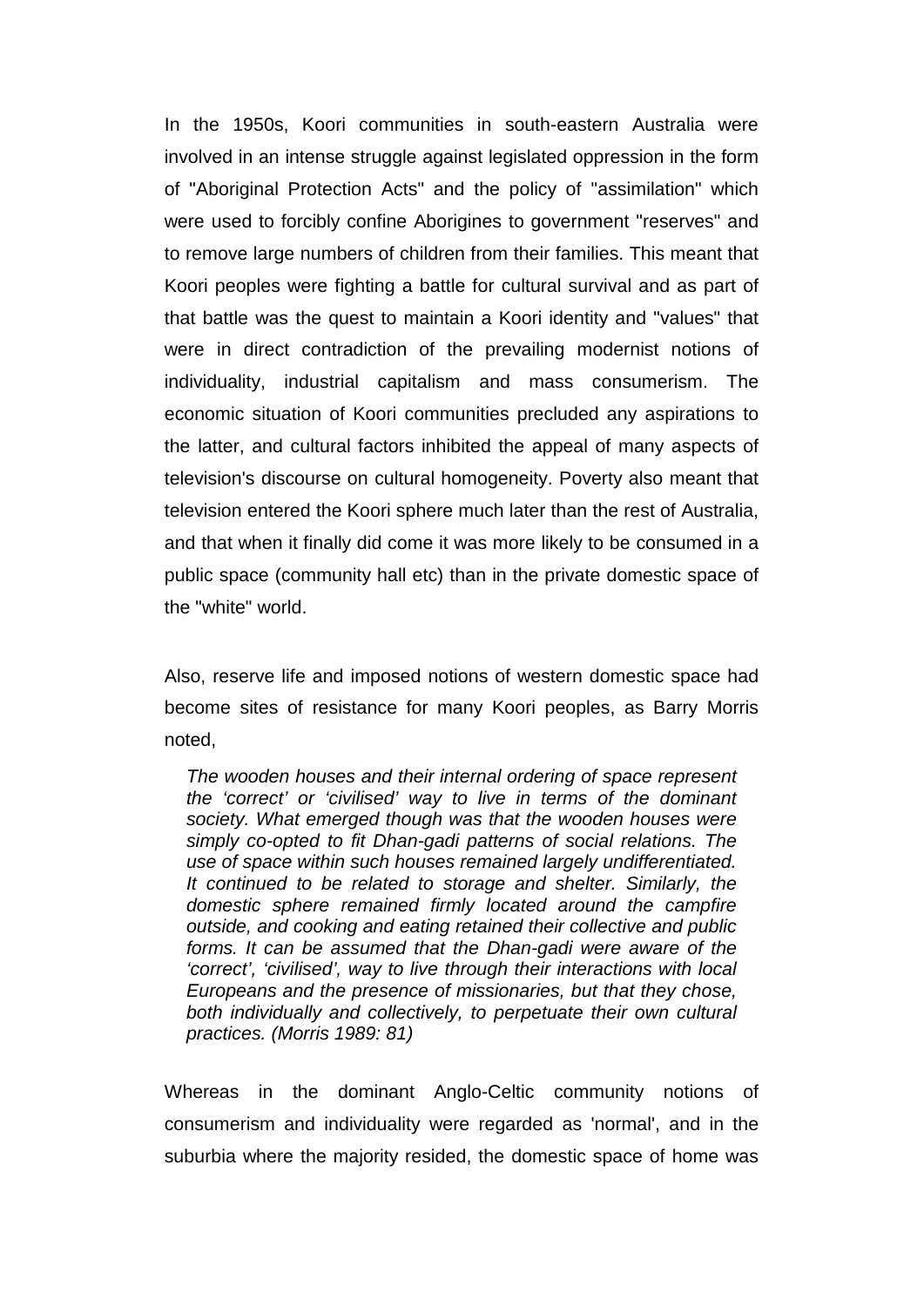in many ways perfect to adapt to television. This is not to say that the domestic sphere of 'white Australia' was not disrupted by the arrival of the television set, as Tom O'Regan has clearly shown, but compared to the disrupted, dysfunctional situation of Kooris resisting government attempts to destroy their extended family system, the 'whites' were in a much more receptive mode.(O'Regan 1992)

Furthermore, because of both the regimented nature of government reserves and the cultural nature of Koori society, most functions of the Koori family were performed in the public spaces of the community. This meant that in the rare instance in the late 1950s and early 1960s when a television set might appear in a community, then it would be consumed in a community hall rather than in an individual family's domestic space.

All of this meant that in the early days of television in Australia, very few indigenous families had access to the medium, but after 1967 when the reserve system closed down in NSW and most of the reserve dwellers moved to Sydney (taking the Koori population of Redfern from 1000 in 1967 to 35,000 by 1969) the situation changed dramatically.

By the end of the 1960s, with the greater part of the NSW Koori populace now living in the midst of the non-Aboriginal community, it was becoming apparent to Koori community leaders that television per se did, at first glance, appear to be a threat to their people's cultural values. One concern related to the direct address of television, which spoke to the white, middle-class, patriarchal nuclear family and thereby excluded those that this audience saw as the 'other'. This was apparent at that time in the invisibility of indigenous people on the television screen. Virtually all domestically produced TV shows in the 1960s excluded indigenous performers or actors, and when Kooris were referred to it invariably involved variations of the racist construction of Aboriginality (lazy blacks, drunken blacks etc). As Marcia Langton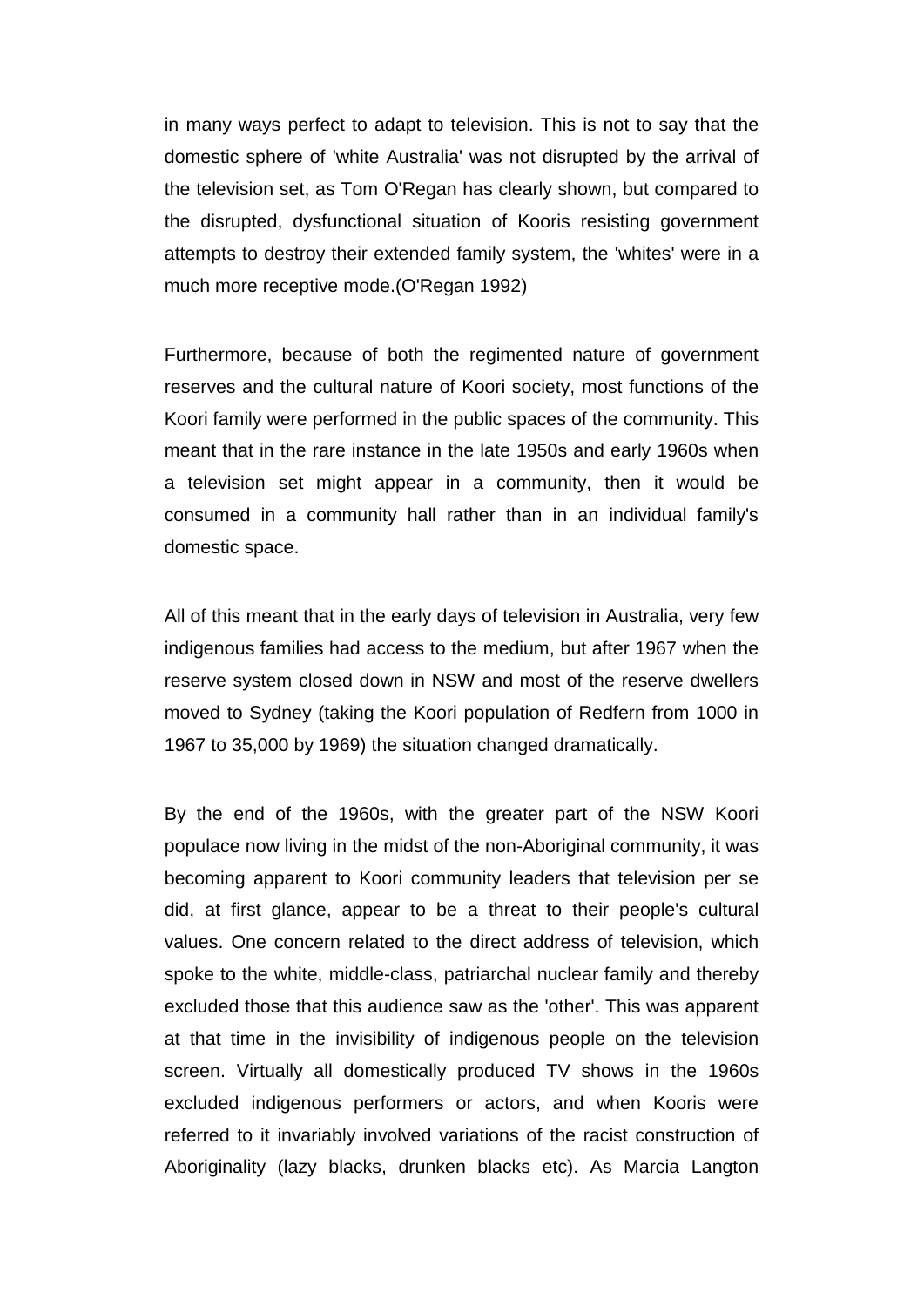observed of television

*There is a dense history of racist, distorted and often offensive representation of Aboriginal people…The easiest and most 'natural' form of racism in representation is the act of making the other invisible* (Langton, 1993, 24)

Indeed it seemed the only time one ever saw Kooris on television was on Four Corners or some other news or current affairs program, where they were invariably presented as 'victims', or people with problems. It was this projection of Koori people as victims in the television campaign for the 1967 Referendum that had resulted in that historic vote, but despite the apparent victory for the Koori community, it left a lingering negative perception of Kooris.

Eventually, by the early 1970s Australian TV drama shows had begun to include token Aboriginal actors such as Steve Dodd, Bob Maza and others in bit parts in shows such as Division 4 and Homicide, but still cast as 'baddies'. Until 1972 the only Australian television show that had an Aboriginal person as one of the main, regular characters was Woobinda, Animal Doctor. But there was still the problem of the portrayal of indigenous people and culture. Steve Dodd used to joke that he was sick of roles where his total dialogue was, "he went that way, Boss!" and Justine Saunders frequently complained that in virtually every role she had in those days the script called for her to be raped. This problem existed because the scriptwriters of Australian television were invariably WASP males who projected their own construction of Aboriginality on the characters they created. For Kooris this was part of the deeper problem that was defined by Cornel West as the

*condition of relative lack of Black power to present themselves to themselves and others as complex human beings, and thereby to contest the bombardment of negative, degrading stereotypes put forward by White supremacist ideologies'* (West: 1990)

The response by the Koori community was to use humour to subvert the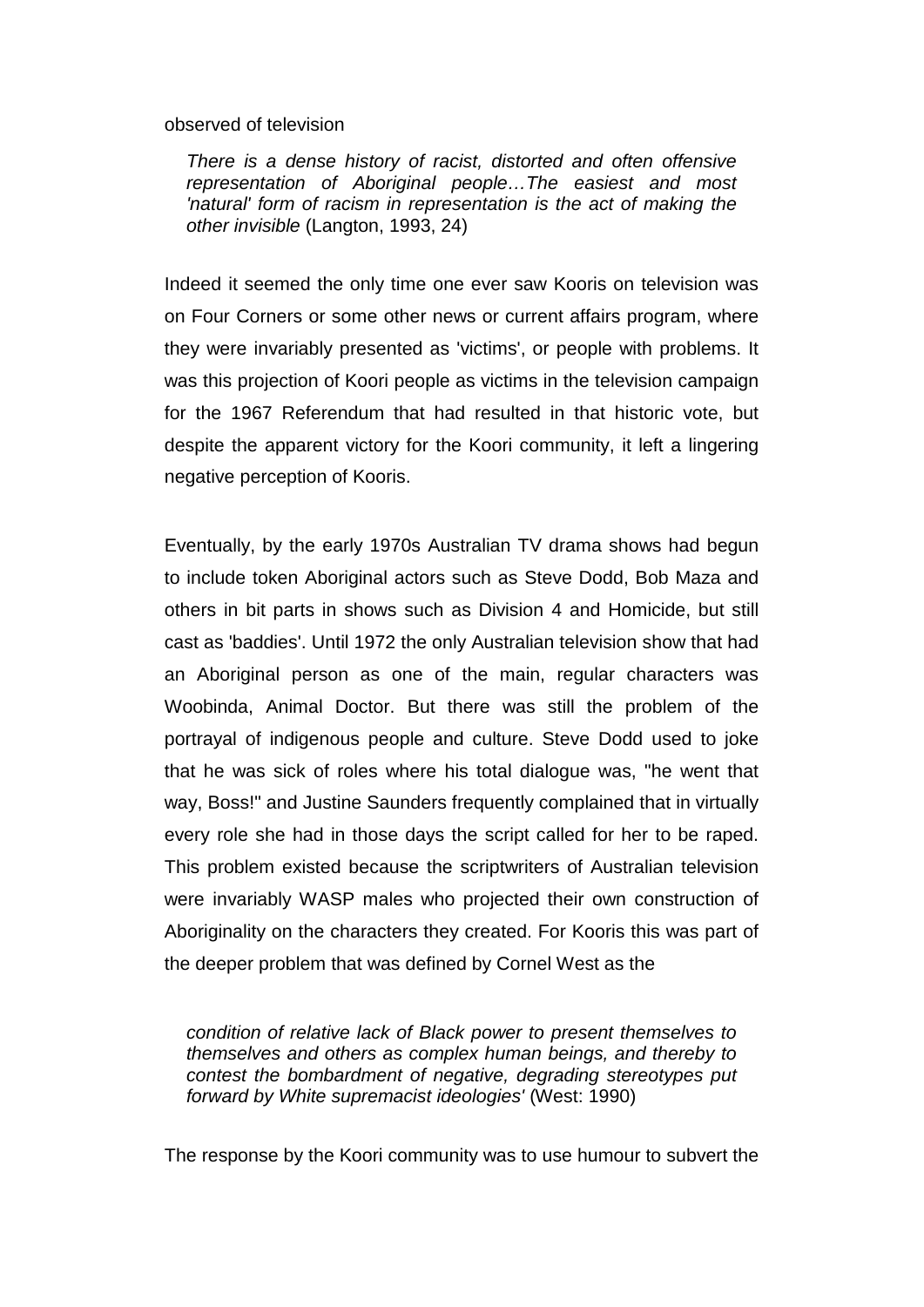arrogance of the dominant ideology with the creation by the Redfernbased National Black Theatre (NBT) of a stage show called Basically Black. This highly political review was such a success on stage at Sydney's Nimrod Theatre that ABC-TV approached NBT to create a 30 minute television version of the show. But when the Koori writers and actors of NBT presented their first version of the TV show, they were quickly made aware that the more contentious skits of the stage show (including very confrontational material attacking racism in society) were 'not suitable' for a television audience. Amidst much anguish, the NBT writers produced another version which even some of them regarded as too much of a compromise because many of the most effective satirical barbs had been removed and thus it was a far less powerful political statement than the original.

Nevertheless, when the show finally aired it was the first all-Aboriginal television show and its use of humour, satire and ridicule has never been matched by the regular indigenous shows that emerged on public TV in the past decade. The fact that it was another 15 years before another all Koori show appeared, and also that to this day no regular Koori show has ever appeared on commercial television, speaks volumes about the extent to which the Koori community remain isolated, marginalised and all but invisible on Australian television today.

Yet, almost paradoxically, back in 1972 Koori political activists demonstrated that they had mastered one of the possibilities that television offered when they extremely successfully manipulated national and international TV news crews, and projected their 'Aboriginal Embassy' protest action to a vast international audience. The television coverage of the Embassy demonstrations put the indigenous Land Rights struggle on the international political agenda, and the symbol specifically created to show up dramatically on a television screen, the red, black and yellow Aboriginal flag, has since become the most recognised image of Aboriginal people today. Such was the power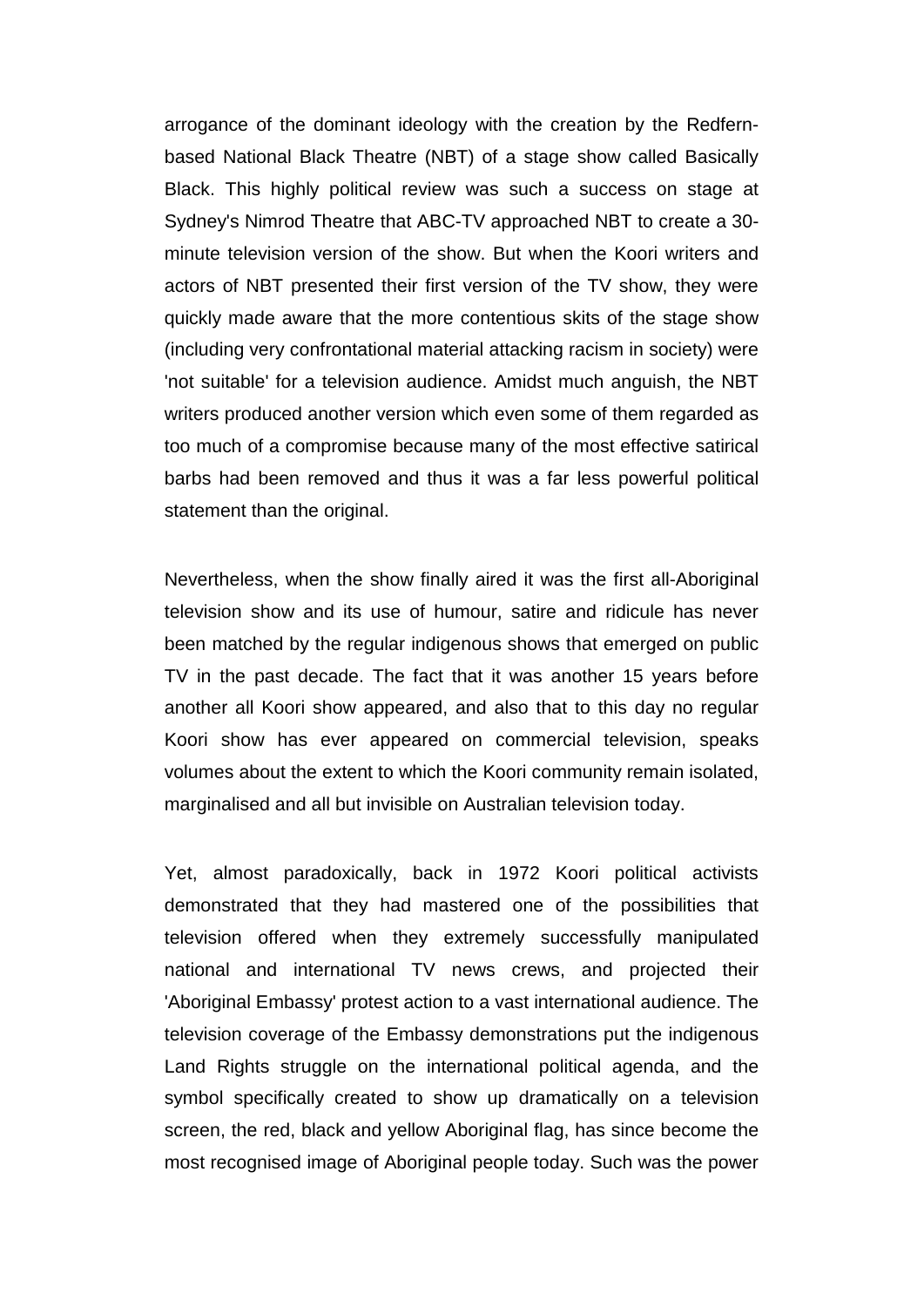of television tapped by those Koori political activists of that era, and the result was the globalisation of the Australian Koori struggle.

Unfortunately, since that time the Koori community has been relegated to watching as its culture is trawled by television, appropriating our symbols (Uluru, indigenous art, didgeridoo music) and reconstructing them as part of the national symbols, culture and commerce (eg. The Quantas commercial for the "Dreamtime seat"), whilst at the same time denying Kooris a voice or a presence on television. Our only hope for the future is that Tom O'Regan is correct when he says,

*National culture is in a constant process of identity formation, continually being adjusted depending upon the materials bought to bear upon it. It is a self- conscious program of construction and creation. Tradition is capable of being created anew.*(O'Regan: 1993, 93).

But given that even today Kooris are effectively excluded from all aspects of television production (as performers, technicians, camerapeople, advertising, and executives), and further given that 'at any one time the overall configuration of the service is the outcome of the struggle between, the adjustments made to, and the relative complementarity of, the different parts of the service' (O'Regan:1993, 84) then I can only remain pessimistic about the future.

© Gary Foley 31st March 1999

## **Bibliography**

Ellis, John, (1992) Broadcast TV as sound and image, Visible Fictions: Cinema, Television, Video, and Routledge

Frankenberg, Ruth, (1993) White women, race matters: the social construction of whiteness, Minneapolis: University of Minnesota Press,

Langton, Marcia, (1993) 'Well, I heard it on the radio and I saw it on the television', Australian Film Commission.

Morris, Barry, (1989) Domesticating Resistance: The Dhan-gadi Aborigines and the